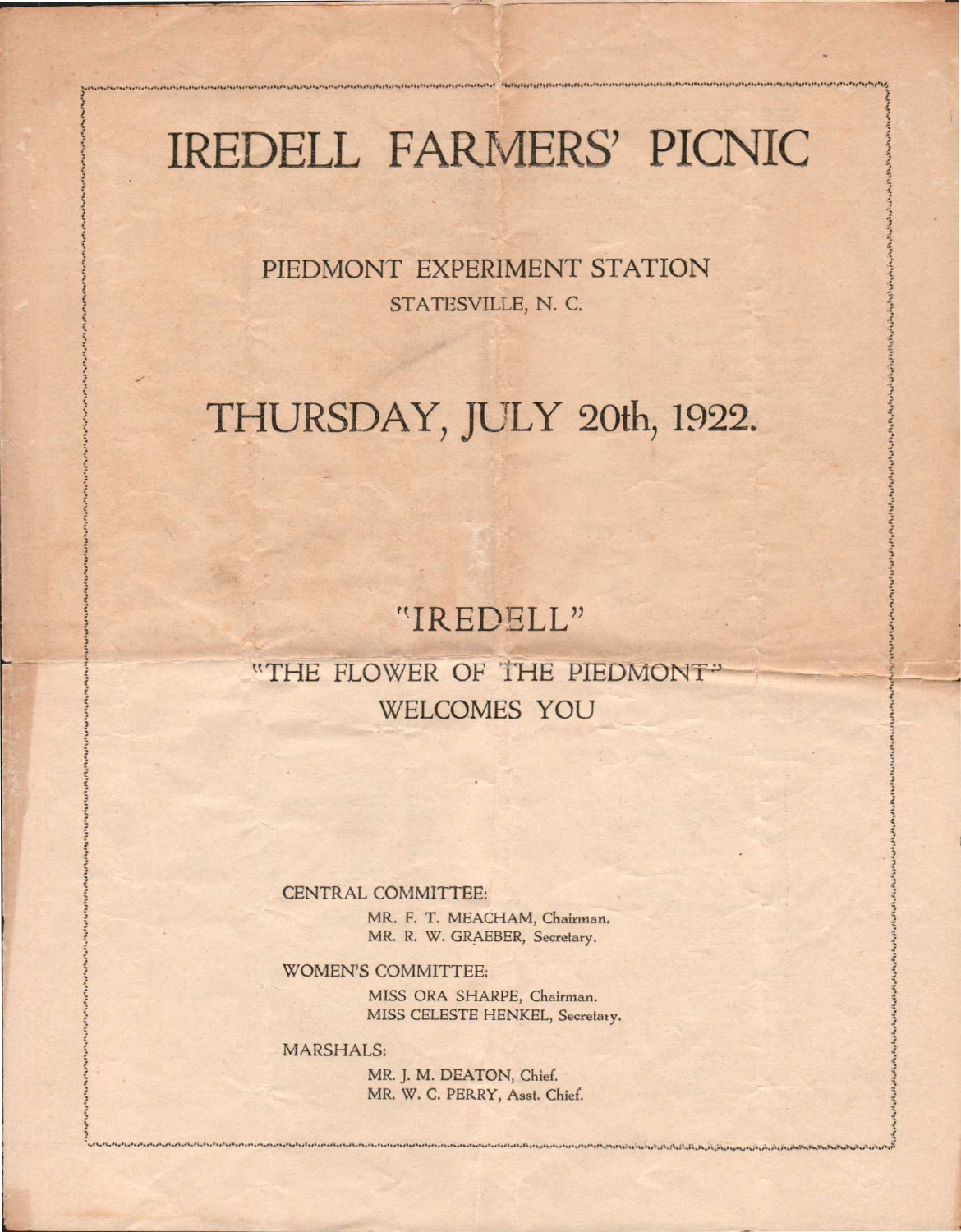#### AT PAVILION 10:00 A. M.

### **COMMUNITY SING**

MR. JOHN A. PARK, Raleigh, N. C., Song Leader. MRS. W. H. TOMLIN, Statesville, N. C., Accompanist. "IF MUSIC BE THE FOOD OF LOVE, PLAY ON"

#### **OLD FOLKS AT HOME**

'Way down upon the Swanee river, Far, far away, There's where my heart is turning ever, There's where the old folks stay, All up and down the whole creation, Sadly I roam, Still longing for the old plantation And for the old folks at home. All the world is sad and dreary, Everywhere I roam,

Oh! Darkies, how my heart grows weary, Far from the old folks at home.

#### **AMERICA**

My country, 'tis of thee, Sweet land of liberty, Of thee I sing; Land where my Fathers die, Land of the Pilgrim's pride, From every mountain side, Let freedom ring!

Our father's God to Thee, Author of liberty, To Thee we sing; Long may our land be bright With freedom's holy light, Protect us by Thy might, Great God, our King.

#### NEARER MY GOD TO THEE

Nearer My God to Thee. Nearer to Thee! E'en though it be a cross That raiseth me, Still all my song shall be, Nearer, my God, to Thee, Nearer, to Thee.

Though like the wanderer, The sun gane down Darkness be over me, My rest a stone, Yet in my dreams I'd be Nearer, my God, to Thee. Nearer to Thee

There let the way appear Steps unto Heaven: All that Thou sendest me In mercy given, Angels to beckon me, Nearer, my God, to Thee., Nearer to Thee.

#### **GONE ARE THE DAYS** Tune: "Old Black Joe"

Gone are the days when the farmer stood alone; Cone are the days when he worked but for his own; Gone are the times co-operation would not go-I hear the Nation's voice a-calling, "Farm Bureau!"

#### Chorne

We're organizing, we're organizing, While summer breezes blow: I hear the Nation's voice a-calling "Farm Bureau!" Gone are the days when the farmer had no say; Gone are the boobs who used to call him "Jay" Gone are the times when they took from him his dough: I hear the Nation's voice a-calling "Farm Bureau!"

#### ORGANIZE, OH, ORGANIZE

Tune: "Maryland, My Maryland"

Ye fa ners of this mighty land, Organize, oh, organize; Its bulwarks ever more to stand, Organize, oh, organize; For with the flag of right unfurled. In spite of dart against you hurled, You still must feed this hungry world.

Organize, oh, organize. If you would come into your own, Organize, oh, organize, Cr be forever overthrown, Organize, oh, organize. Yes, everywhere throughout this land, The tillers of the soil must stand, And be a firm, united band, Organize, oh, Organize.

To firmly stand against each wrong, Organize, oh, organize; You ronly hope in union strong, Organize, oh, organize. To break the bonds of slavery, That bind you now from sea to sea And from oppression to be free, Organize, oh, organize.

Your calling was the first on earth Organize, oh, organize; And every since has proved its worth. Organize, oh, organize. Then come, ye farmers, good and true. With good of all the world in view, The die is cast, it's up to you-Organize, oh, organize.

コアルコテリアティブルクラムデルディブリアライブルデルコテレアルコミュアルプライブルグラムアルデルコティブルディココ コイカコ アルプライバー いんこう インコンスタルコ しょうしょ

#### AT TENT 10:40 A. M.